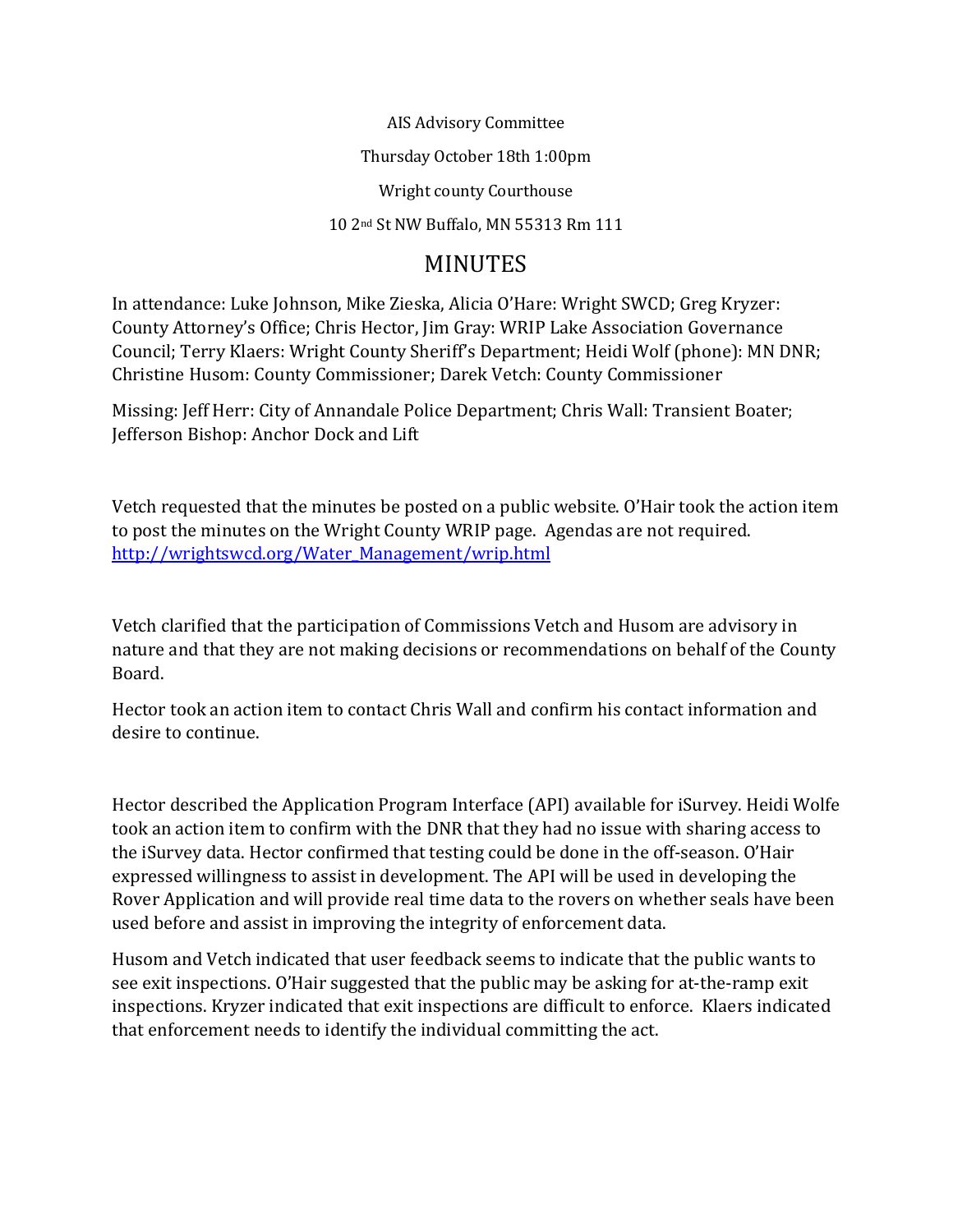Kryzer indicated that the County would not follow people out of the water or track down 6 days after the usage. The person committing the act must be identified. State law must be changed before you could enforce exit inspections.

Hector suggested that the task of this group was to have the discussion, identify the issues and make recommendations for possible solutions. In this case the recommendation proposed is to make the equipment owner co-liable as is done with parking violations. Hector asked the group whether this would solve the enforcement problem.

Vetch suggested that the problem requires having a station open 24 hours per day. Expressed concern about a boater leaving at midnight and then driving to Brainerd.

O'Hare commented that there was human error involved in data collection.

Hector suggested that this is harder to implement county by county, statewide support would allow exit inspections to be conducted if you left the local area. Hector suggested that currently only the license plate is collected but the trailer license plate and boat registration number may be needed.

Vetch asked if statewide law change was reasonable.

Kryzer suggested that it would be easier for law enforcement to pull you over at any time.

O'Hare stated that any law change would not take effect before August 2019 at the earliest and therefore was not something we could address with the 2019 program.

Hector agreed but stated that we still had a need to recommend potential changes as part of our mandate for the pilot project.

Vetch asked why we should do entrance inspections on Sylvia. Hector stated that there are 32 AIS in the state like Spiny Waterflea - you can't abandon lakes because they have one invasive. Further, Sylvia had successfully contained the infestation of Starry Stonewort, reduced the infestation to where it did not pose a risk to other lakes. Not inspecting on inbound would allow more Starry Stonewort to be introduced.

Hector called for the group to provide recommendations for how to move forward.

Kryzer suggested that bar codes should be added to boat licenses to simplify this effort.

Hector stated that in 2019 we have lakes willing to step up financially and we should allow them to be protected.

Zieska asked if it was a step forward to get all/most lakes within the DNR guidelines into the program.

Vetch indicated that we need to sell to the general public. This is what it costs, this is what it does, this is where it is going, where does the money come from.